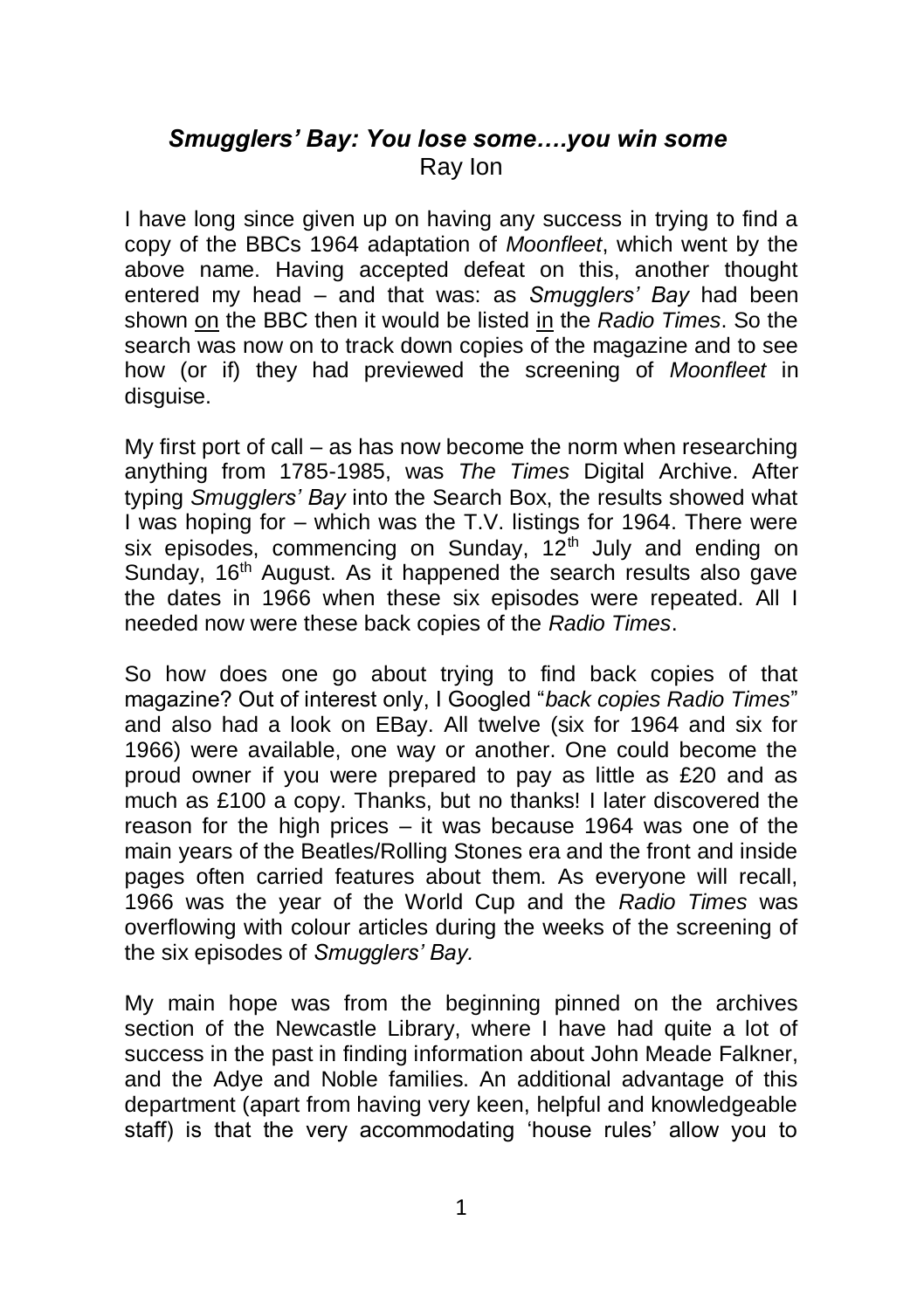photograph 5% of any book, magazine or newspaper free of charge for research purposes.

I visited the Library and, within minutes of arriving and checking with staff, I was soon to learn that they did indeed have back copies of the *Radio Times*, but they were not in the huge "behind the scenes" collection of local material but on another floor which I had not visited before. Here were held special displays of old books and magazines, which are changed from time to time. Wonderful: there on the shelves, before my very eyes, were what I had come for – leather bound in individual years and, fortunately, including 1964 and 1966. I spent the next twenty minutes clicking away with my camera. The resulting quality was not great, as there are overhead lights everywhere and you are always in your own shadow. However, here I was doing what I had hoped for when I first thought of *Smugglers' Bay* and the *Radio Times*.

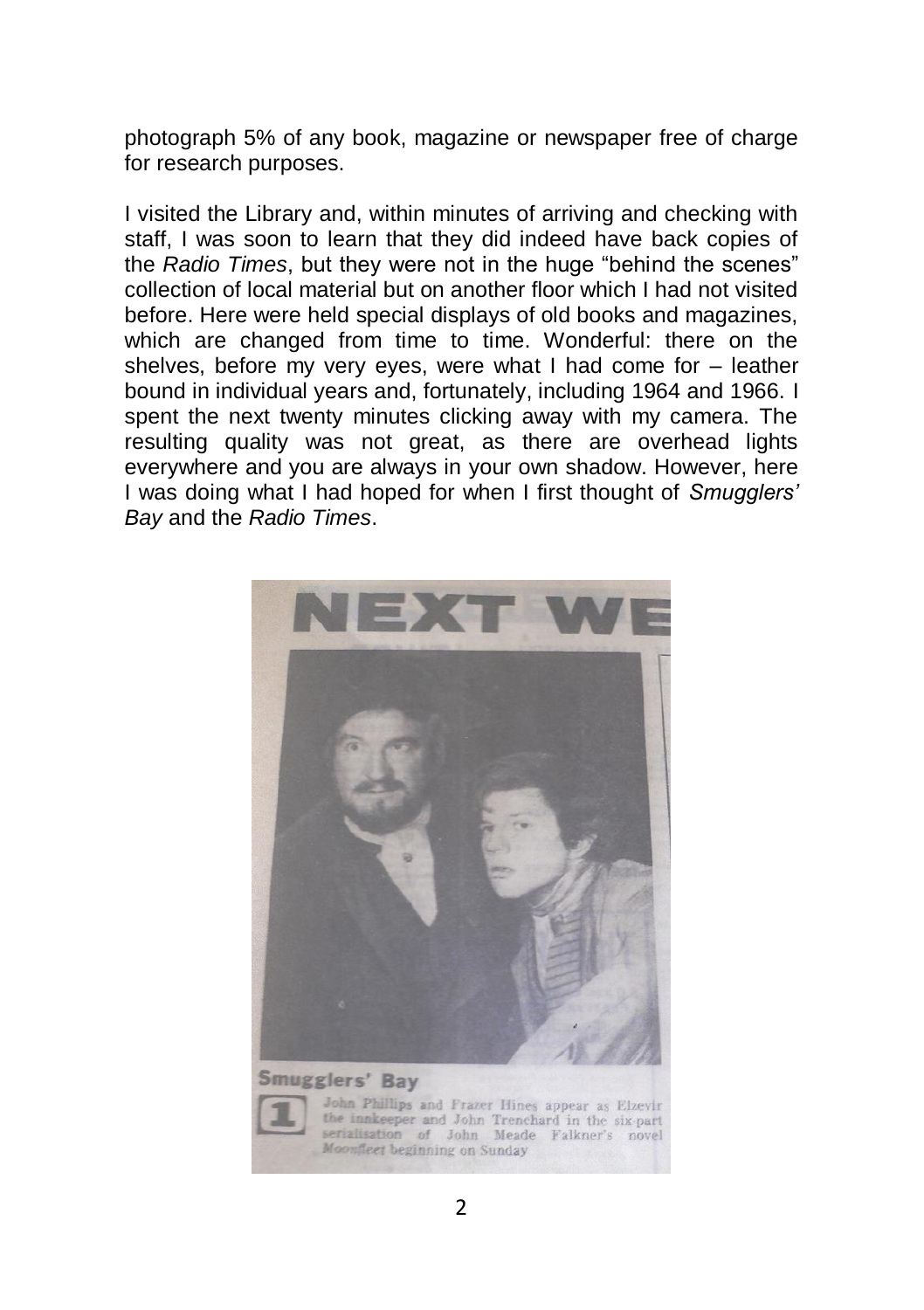As previously stated, the series started on Sunday, 12th July 1964; but first there was a brief mention, together with a photograph of John Phillips as Elzevir and Frazer Hines as John Trenchard in the Thursday, 2nd July issue (the *Radio Times* was published weekly on a Thursday for programmes Saturday to the following Friday) on the "what's on next week" page. The following week there was a preview to open the six-part serialisation.



The preview ran as follows:

*The British seem to have a strangely soft spot for smuggling; even those who do not themselves practise it in a small way on returning from holiday frequently have a sneaking admiration for the feat of outwitting the excise men. One such secret and somewhat improbable sympathiser was John Meade Falkner, author of*  Moonfleet*, the novel on which the new six-part serial* Smugglers' Bay *is based. He started life as a private tutor, but went on to become a senior executive in the armaments firm of Armstrong-Whitworth, a keen student of ecclesiastical affairs, a respected antiquary, and a writer of three popular romances. He published the present work in 1898.*

*The story is set in Dorset in the rumbustious eighteenth-century days when children were enjoined to '*watch the wall, my darling, while the gentlemen go by*'. Its hero is John Trenchard, a young man who becomes involved in the hazardous world of 'free trading' when he finds in the vaults of Moonfleet church a locket with a mysterious inscription. Subsequently his adventures take him far away from his little Dorset village.*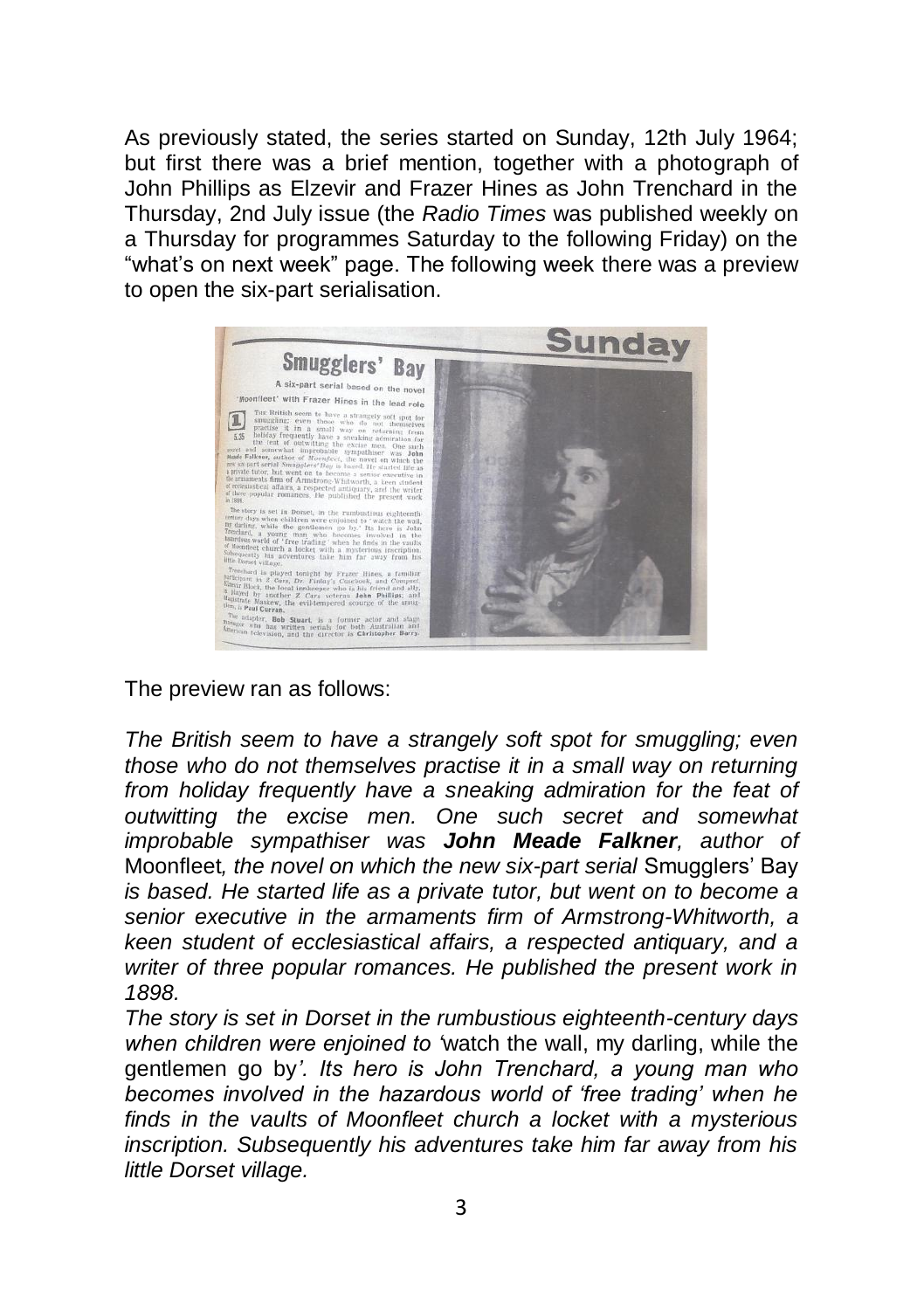*Trenchard is played by Frazer Hines, a familiar participant in* Z Cars, Dr. Finlay's Casebook, *and* Compact. *Elzevir Block, the local innkeeper who is his friend and ally, is played by another Z Cars veteran John Phillips; and Magistrate Maskew, the evil-tempered scourge of the smugglers, is Paul Curran.*

*The adapter, Bob Stuart, is a former actor and stage manager who has written serials for both Australian and American television, and the director is Christopher Barry.*

|   | 5.35                                                                         |
|---|------------------------------------------------------------------------------|
|   |                                                                              |
|   | SMUGGLERS' BAY                                                               |
|   | from the novel Moonfless                                                     |
|   | by J. MEADE FALKNER                                                          |
|   | Dramatised in six episoder<br>by Bob Stuart                                  |
|   | 1: A Death and a Discovery                                                   |
|   | Magistrate Maskew adopts ruthing<br>John Trenchard searches a chan-<br>vard. |
|   | Sam Tewkesbury Rosear Bares                                                  |
|   | Ratsey PATRICK TROCKERS                                                      |
|   |                                                                              |
|   |                                                                              |
|   | Screaming woman Brayance Canus                                               |
|   | David Block Rower Gones                                                      |
|   |                                                                              |
|   | John Trenchard FRAILE House                                                  |
|   |                                                                              |
|   |                                                                              |
|   |                                                                              |
|   |                                                                              |
|   |                                                                              |
|   |                                                                              |
|   | Granny Tucker. Mancer Lama                                                   |
|   |                                                                              |
|   | ALF ERNARD<br>Ned                                                            |
|   | Ben Field BRIAN Jackson                                                      |
|   | Film cameraman, Peter Sargent                                                |
|   | Film editor, Sheila Tomlinson                                                |
|   | Costumes supervised by<br>Sheila Glassford                                   |
|   | Make-up supervised by Nathalle Calls                                         |
|   | Designer, Daphne Shortman                                                    |
|   | Script editor, Betty Willingale                                              |
|   | Producer, Campaul Louan                                                      |
| ٠ | Directed by CHRISTOPHER BARRY                                                |
|   | See page 13                                                                  |



The other five episodes were entitled as follows:

2: **In the Vault** Blackbeard poses a riddle and the villagers are troubled by John Trenchard's disappearance.

3. **The Auction** Maskew plays a trump card and an informer intervenes.

4. **A Reward of Fifty Pounds** Elzevir plays a waiting game and with John Trenchard solves the secret of the locket.

5. **Found ─ And Lost Again** John and Elzevir travel far, only to fall into a trap.

6. **On the Beach** An unexpected stroke of fortune changes the life of John Trenchard and others.